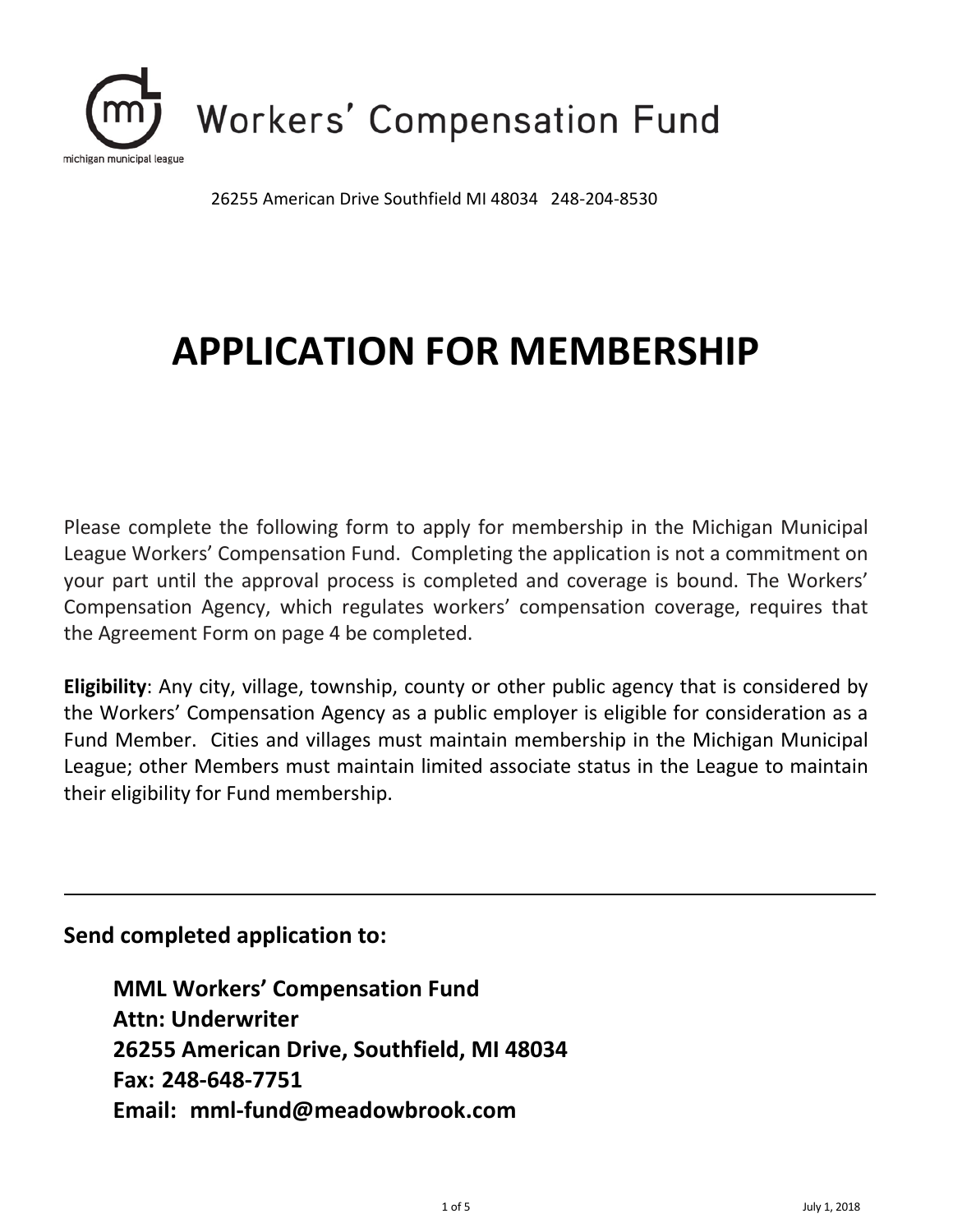Please complete the following information so that we may accurately process your application. Upon receipt and acceptance of the completed application, we will send the Fund By-Laws, Operating Procedures, Coverage Documents and Invoice to the address indicated below.

#### **1. Applicant Information**

| Applicant's Legal Name                                                                                                                                                                                                         |       |                              |                            |
|--------------------------------------------------------------------------------------------------------------------------------------------------------------------------------------------------------------------------------|-------|------------------------------|----------------------------|
|                                                                                                                                                                                                                                |       |                              |                            |
|                                                                                                                                                                                                                                |       |                              |                            |
| Mailing Address: National Address: National Address: National Address: National Address: National Address: National Address: National Address: National Address: National Address: National Address: National Address: Nationa |       |                              |                            |
|                                                                                                                                                                                                                                |       |                              |                            |
| Name                                                                                                                                                                                                                           | Title |                              |                            |
|                                                                                                                                                                                                                                |       | Address                      |                            |
| <b>Workplace Address</b>                                                                                                                                                                                                       |       | <b>Workplace Description</b> | # Employees<br>at Location |
|                                                                                                                                                                                                                                |       |                              |                            |
|                                                                                                                                                                                                                                |       |                              |                            |
|                                                                                                                                                                                                                                |       |                              |                            |
|                                                                                                                                                                                                                                |       |                              |                            |
|                                                                                                                                                                                                                                |       |                              |                            |
|                                                                                                                                                                                                                                |       |                              |                            |
|                                                                                                                                                                                                                                |       |                              |                            |
|                                                                                                                                                                                                                                |       |                              |                            |
|                                                                                                                                                                                                                                |       |                              |                            |

Attach a separate sheet if necessary to indicate additional workplace locations, and # of Employees at each location.

## **2. Financial Statement**

Include a copy of the applicant's most recent CPA-audited financial statement with this application.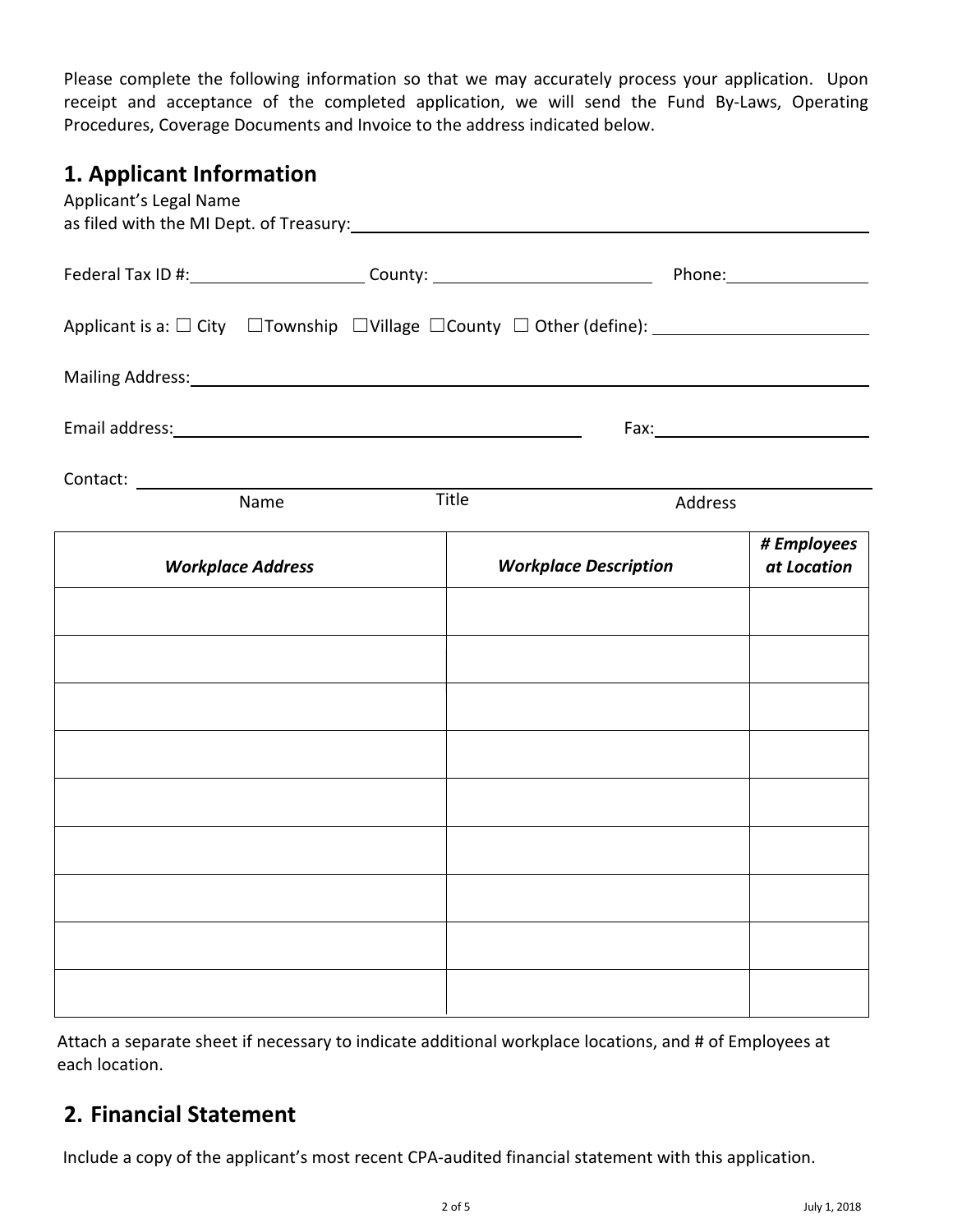## **3. Prior Experience Modification Information:**

In order to process your application, we need to review the information on file with the Compensation Advisory Organization of Michigan (CAOM). This information must be requested by the applicant.

**On the applicant's letterhead**, type the following, and email, fax or mail to:

CAOM PO Box 3337 Livonia, MI [48151-3337](mailto:LOA@CAOM.ORG)  LOA@CAOM.COM Fax: 734-462-9721 RE: [Letter of Authority] [Applicant name]

To Whom It May Concern:

[Applicant Federal ID #]

Please send our current and prior experience modification worksheets (including modifier) to the email address below.

mml-fund@meadowbrook.com

We understand that this data will be used for self-insured fund eligibility and evaluation, not for quoting purposes.

Thank you.

Authorized Official **Date Date** Date **Date** 

#### **4. Claims**

Request currently valued loss history reports **for the past 5 years** from your current and/or prior workers' compensation insurer(s).

List Workers' Compensation claims \$50,000 and over, during past five years (attach separate sheet if necessary):

| Date of Injury | Nature of Injury | Incurred<br>Cost of Claim | Claim Open<br>or Closed ? |
|----------------|------------------|---------------------------|---------------------------|
|                |                  |                           |                           |
|                |                  |                           |                           |
|                |                  |                           |                           |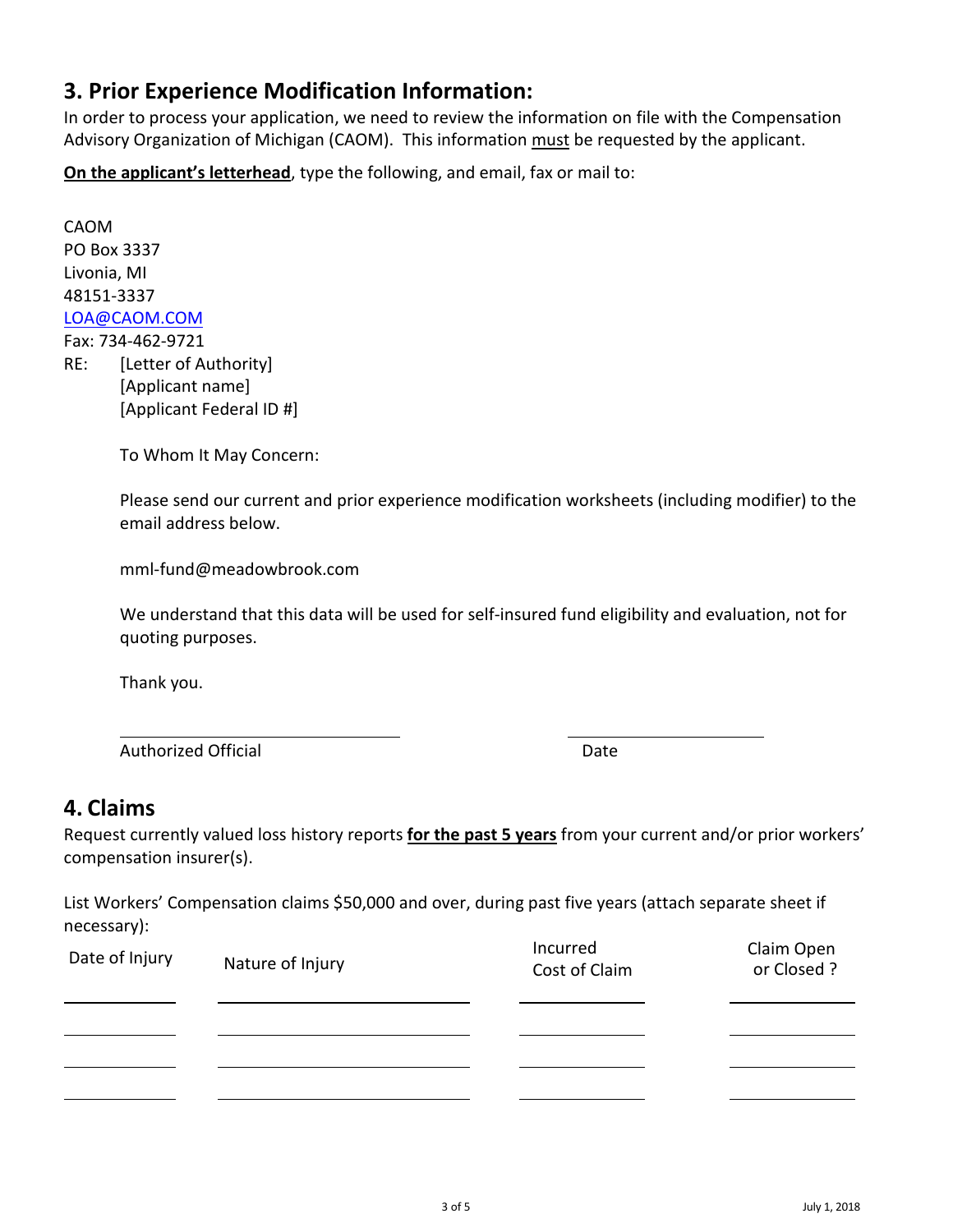# Michigan Municipal League Workers' Compensation Fund **Payroll Estimate Form**

|        | <b>Classification of Operations</b>                               | Number of<br>Employees<br>FTE** | Estimated<br><b>Annual Payroll</b><br>(Round to nearest<br>\$100) |        | <b>Classification of Operations</b> | Number of<br>Employees<br>FTE** | Estimated<br><b>Annual Payroll</b><br>(Round to<br>nearest \$100) |
|--------|-------------------------------------------------------------------|---------------------------------|-------------------------------------------------------------------|--------|-------------------------------------|---------------------------------|-------------------------------------------------------------------|
| 0042   | Landscaping (new<br>installation)                                 |                                 |                                                                   | 8810-1 | Clerical/Office                     |                                 |                                                                   |
| 0106   | <b>Tree Pruning</b>                                               |                                 |                                                                   |        | 8810-2 Elected Officials*           |                                 |                                                                   |
|        |                                                                   |                                 |                                                                   | 8810-3 | Libraries/ Museums:                 |                                 |                                                                   |
| 5192   | <b>Parking Meters</b>                                             |                                 |                                                                   |        | Prof/Clerical                       |                                 |                                                                   |
| 5221   | Concrete Work                                                     |                                 |                                                                   | 8820   | Attorneys/Judges*                   |                                 |                                                                   |
| 5403   | Carpentry                                                         |                                 |                                                                   | 8829   | <b>Extended Care Facility</b>       |                                 |                                                                   |
| 5476   | Painting                                                          |                                 |                                                                   | 8831   | <b>Animal Shelters</b>              |                                 |                                                                   |
| 5509   | <b>Street Operations</b>                                          |                                 |                                                                   | 8832   | Physicians                          |                                 |                                                                   |
| 6217   | Landfill                                                          |                                 |                                                                   | 8833   | Hospital-Professionals              |                                 |                                                                   |
| 6834   | <b>Marina Operations</b>                                          |                                 |                                                                   | 8835   | <b>Public Health Activities</b>     |                                 |                                                                   |
| 7333   | Dredging - Inland<br>Waterways                                    |                                 |                                                                   | 8868   | Schools-Professionals               |                                 |                                                                   |
| 7380   | Drivers & Ambulance<br>Drivers/Attendants                         |                                 |                                                                   | 9015   | <b>Building Operations</b>          |                                 |                                                                   |
| 7382   | <b>Transit Authority</b><br>Drivers/Dial-A-Ride                   |                                 |                                                                   | 9016   | Ice Rinks                           |                                 |                                                                   |
| 7423   | <b>Airport Operations</b>                                         |                                 |                                                                   | 9033   | <b>Housing Authorities</b>          |                                 |                                                                   |
| 7520   | <b>Water Operations</b>                                           |                                 |                                                                   | 9040   | Hospital -<br>Non-Professionals     |                                 |                                                                   |
| 7539   | <b>Electric Distribution</b>                                      |                                 |                                                                   | 9060   | <b>Municipal Golf Course</b>        |                                 |                                                                   |
| 7580   | <b>Sewer Operations</b>                                           |                                 |                                                                   | 9063   | <b>YMCA</b>                         |                                 |                                                                   |
| 7590   | Incineration/Recycling<br>Operations                              |                                 |                                                                   | 9079   | <b>Restaurant Operations</b>        |                                 |                                                                   |
| 7610   | Radio/TV                                                          |                                 |                                                                   | 9102   | Parks and Recreation                |                                 |                                                                   |
| 7704-1 | Firefighters                                                      |                                 |                                                                   | 9103   | <b>Crossing Guards</b>              |                                 |                                                                   |
| 7704-2 | On Call/Volunteer<br>Firefighters / On Call<br>Underwater Divers* |                                 |                                                                   | 9104   | Lifeguards                          |                                 |                                                                   |
|        | 7704-3 Public Safety                                              |                                 |                                                                   | 9156   | <b>Theater Operations</b>           |                                 |                                                                   |
| 7720-1 | Police Officers                                                   |                                 |                                                                   | 9180   | <b>Snow Making Operator</b>         |                                 |                                                                   |
| 7720-2 | Volunteer/PT/Reserve/<br>Auxiliary Police*                        |                                 |                                                                   | 9220   | <b>Cemetery Operations</b>          |                                 |                                                                   |
| 8395   | <b>Garage Operations</b>                                          |                                 |                                                                   | 9402   | <b>Street Cleaning</b>              |                                 |                                                                   |
| 8601   | Architects                                                        |                                 |                                                                   | 9403   | <b>Garbage Collection</b>           |                                 |                                                                   |
| 8742   | Salespersons-Outside                                              |                                 |                                                                   | 9410   | <b>Municipal Employees</b>          |                                 |                                                                   |
|        |                                                                   |                                 |                                                                   |        |                                     |                                 |                                                                   |
|        |                                                                   |                                 |                                                                   |        | <b>TOTALS:</b>                      | $\pmb{0}$                       | $\pmb{0}$                                                         |

The job classifications listed are common to most public agencies. **Please report a one year estimate of payroll in each classification, rounded to the nearest \$100.** This estimate is the basis for calculating the premium and will be adjusted during the audit period at the end of the Fund year based on the actual payroll of the Fund member.

- **\* NOTE: For rating purposes, the yearly minimum payroll for On Call/Volunteer Firefighters, Divers is \$500 each and Volunteer Police/PT Officers is \$1,000 each. Elected officials are subject to a yearly minimum of \$5,200 and a yearly maximum of \$30,000 each. Be sure to include these in your estimates.**
- **\*\* FTE Reflects full-time equivalent**